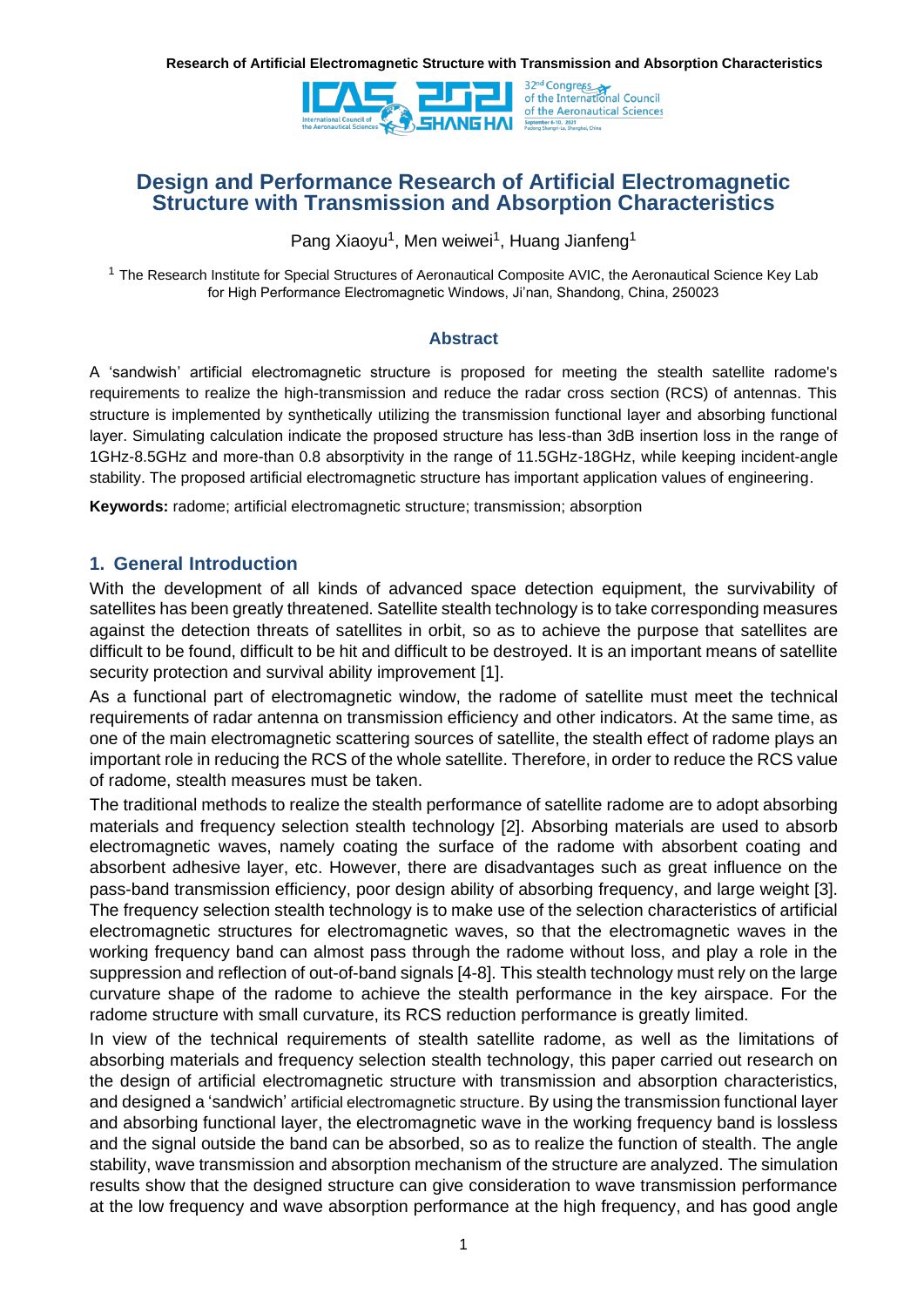and polarization stability.

### **2. Working Mechanism**

In order to realize transmission outside the absorbing frequency band, this paper intends to adopt the 'sandwich' structure as shown in Figure 1. The upper layer of the structure is absorbing functional layer, the middle layer is the dielectric layer, and the lower layer is the transmission functional layer. Among them, the periodic metal array of the transmission functional layer can achieve good transmission performance at low frequency and good reflection performance at high frequency. Its frequency response characteristic curve is shown in Figure 2(a). The periodic metal array of the absorbing functional layer can achieve good absorbing function at high frequency and good transmission performance at low frequency. Its frequency response characteristic curve is shown in Figure 2(b). Through reasonable matching and optimization design, in high frequency band, the reflection characteristic of the transmission functional layer acts as the metal reflection plate of the absorbing functional layer, so as to realizes the absorption characteristic of the out-ofband signal with the coordination of the absorbing functional layer. In the low frequency band, the absorbing functional layer has good bandpass performance and does not affect the high transmission performance of the whole artificial electromagnetic structure, so as to realize the integrated design of the artificial electromagnetic structure with transmission and absorption characteristics.



Absorbing Functional Layer<br>Dielectric Layer<br>Transmission Functional Layer





(a) Transmission functional layer (b) Absorbing functional layer Figure 2 –The frequency response characteristic curves.

It is worth noting that, due to the requirement of wave transmission in the low frequency band, the bottom plate cannot be covered with all metal, and the transmission is not all 0. Therefore, the influence of *S*<sup>11</sup> and *S*<sup>21</sup> parameters should be taken into account in the calculation of the absorption rate, so the absorptivity calculation formula is:

$$
A(\omega) = 1 - |S_{11}|^2 - |S_{21}|^2 \tag{1}
$$

## **3. Structure Design**

According to the above design ideas and considering the strength and stiffness required by the actual use of the radome, the artificial electromagnetic structure with transmission and absorption characteristics as shown in Figure 3 is designed. The thickness of the inner skin is 0.4mm, and the thickness of the outer skin is 0.6mm. The skin is made of composite materials with dielectric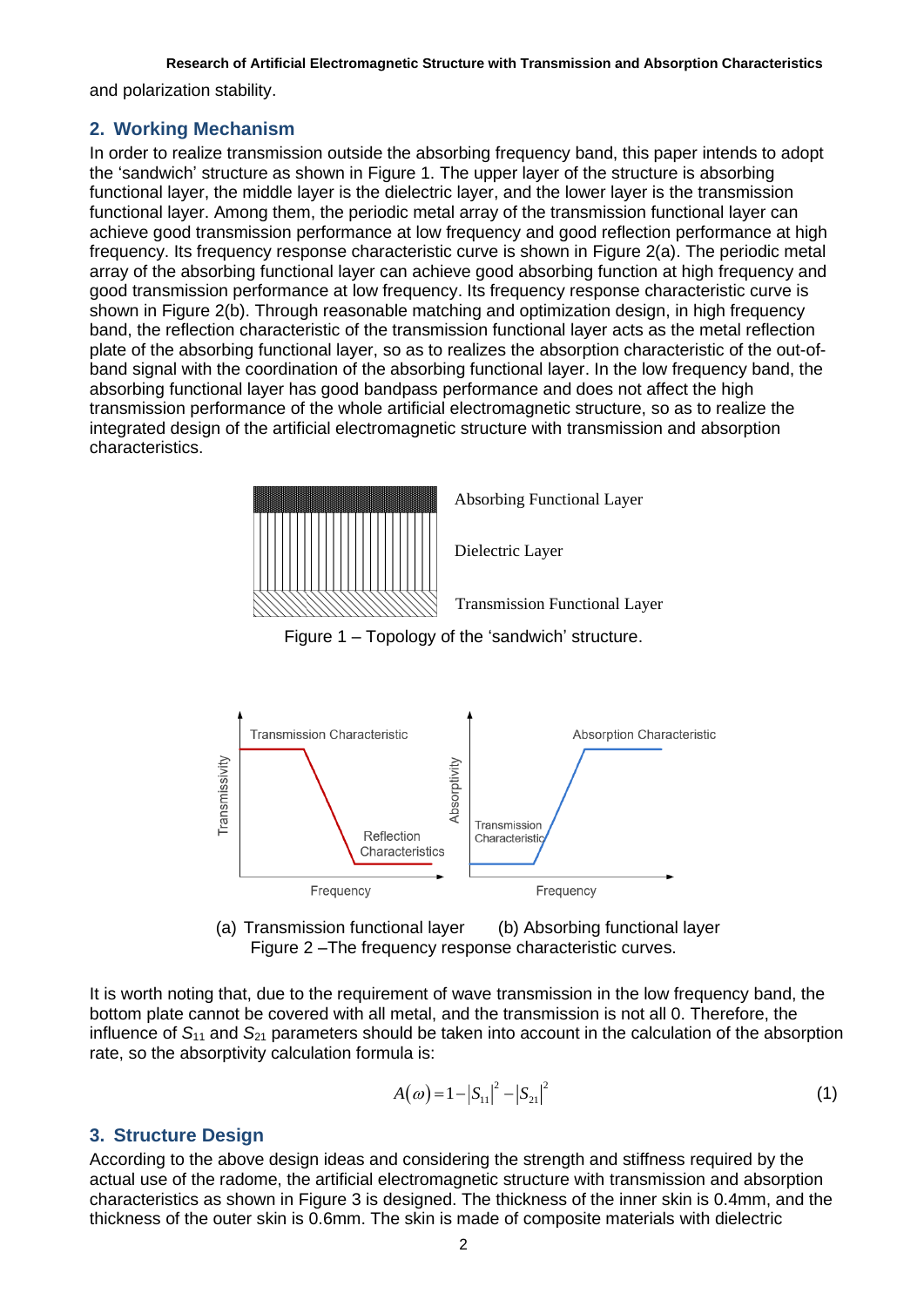constant of 3.3 and the loss angle tangent of 0.02. The thickness of the core layer is 3.0mm. The core layer is made of honeycomb material with dielectric constant of 1.2 and the loss angle tangent of 0.007. The transmission functional layer is loaded between the inner skin and the core layer, and the absorbing functional layer is loaded between the outer skin and the core layer.



Figure 3 –Topology of the proposed artificial electromagnetic structure.

The structure of the transmission functional layer is a periodic metal element array, and the diagram of the element is shown in Figure 4. After optimization design, the outer length of the square frame is  $l_1$  =8mm, the inner length of the square frame is  $l_2$  =4mm, the width of the cross line inside the square is  $w = 0.1$ mm, the diameter of the circular aperture on the square frame is  $d = 1.8$ mm, and the period of the element is 12.5mm. The frequency response characteristic curve of the composite structure composed of the transmission functional layer, skin and core layer is shown in Figure 5. It can be seen from the figure that the transmission functional layer has good wave-transmission characteristic at low frequency and good reflection characteristic at high frequency, which can meet the construction requirements of the artificial electromagnetic structure with transmission and absorption characteristics.



Figure 4 –Topology of the transmission functional layer.



Figure 5 –The frequency response characteristic curves of the transmission functional layer.

The structure of the absorbing functional layer is a periodic array of resistive film elements. The diagram of the element is shown in Figure 6. After optimized design, the length of the inner square side is  $l_3$  =5mm, the length of the inner cross is  $l_4$ =8mm, and its width is  $w_1$  =2mm, the length of the surrounding rectangle is  $I_5 = 3.5$ mm, and its width is  $W_2 = 1$ mm, and the period of the element is 12.5mm. Square resistance is 50 $Ω$ /sq. The frequency response characteristic curve of the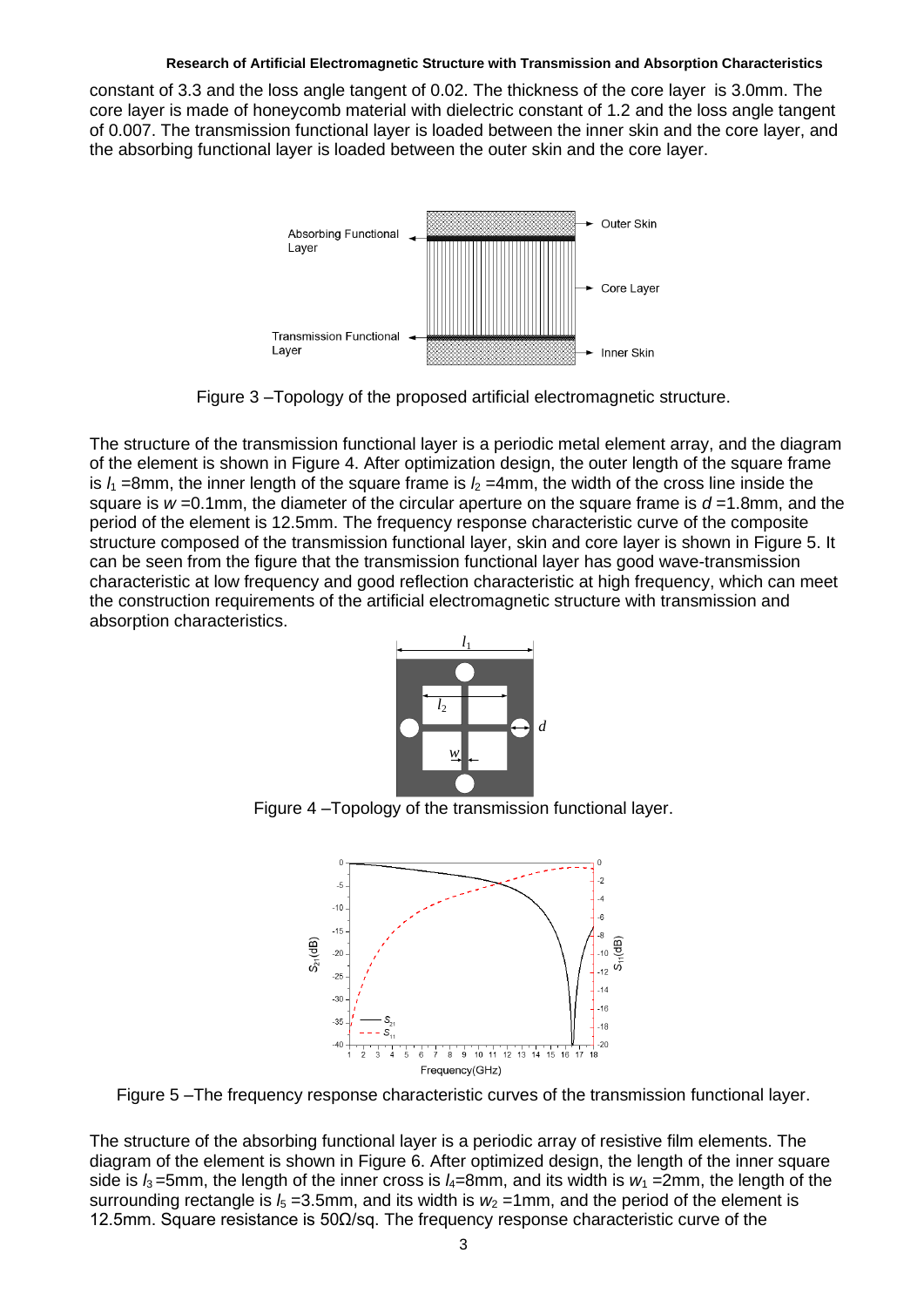composite structure composed of the absorbing functional layer, skin, core layer and metal bottom plate is shown in Figure 7. It can be seen from the figure that the absorbing functional layer has good wave-transmission characteristic at low frequency and good wave-absorption characteristic at high frequency when combined with the metal base plate, which can meet the requirements of the artificial electromagnetic structure with transmission and absorption characteristics.



Figure 6 –Topology of the absorbing functional layer.



Figure 7 –The frequency response characteristic curves of the absorbing functional layer.

The transmission functional layer, the absorbing functional layer and the dielectric support layer are combined together to construct the artificial electromagnetic structure with transmission and absorption characteristics, as shown in Figure 3, and its frequency response characteristic curve is shown in Figure 8. As can be seen from the figure, the insertion loss of this structure is less than 3dB in the frequency range of 1GHz~8.5GHz, and the absorptivity is all greater than 0.8 in the frequency range of 11.5GHz~18GHz. That is to say, this structure has good transmission performance at low frequency and good absorption performance at high frequency.



Figure 8 –The frequency response characteristic curves of the artificial electromagnetic structure.

## **4. Performance Analysis**

### 4.1 Stability Analysis

The angle stability of the designed artificial electromagnetic structure is analyzed. The transmission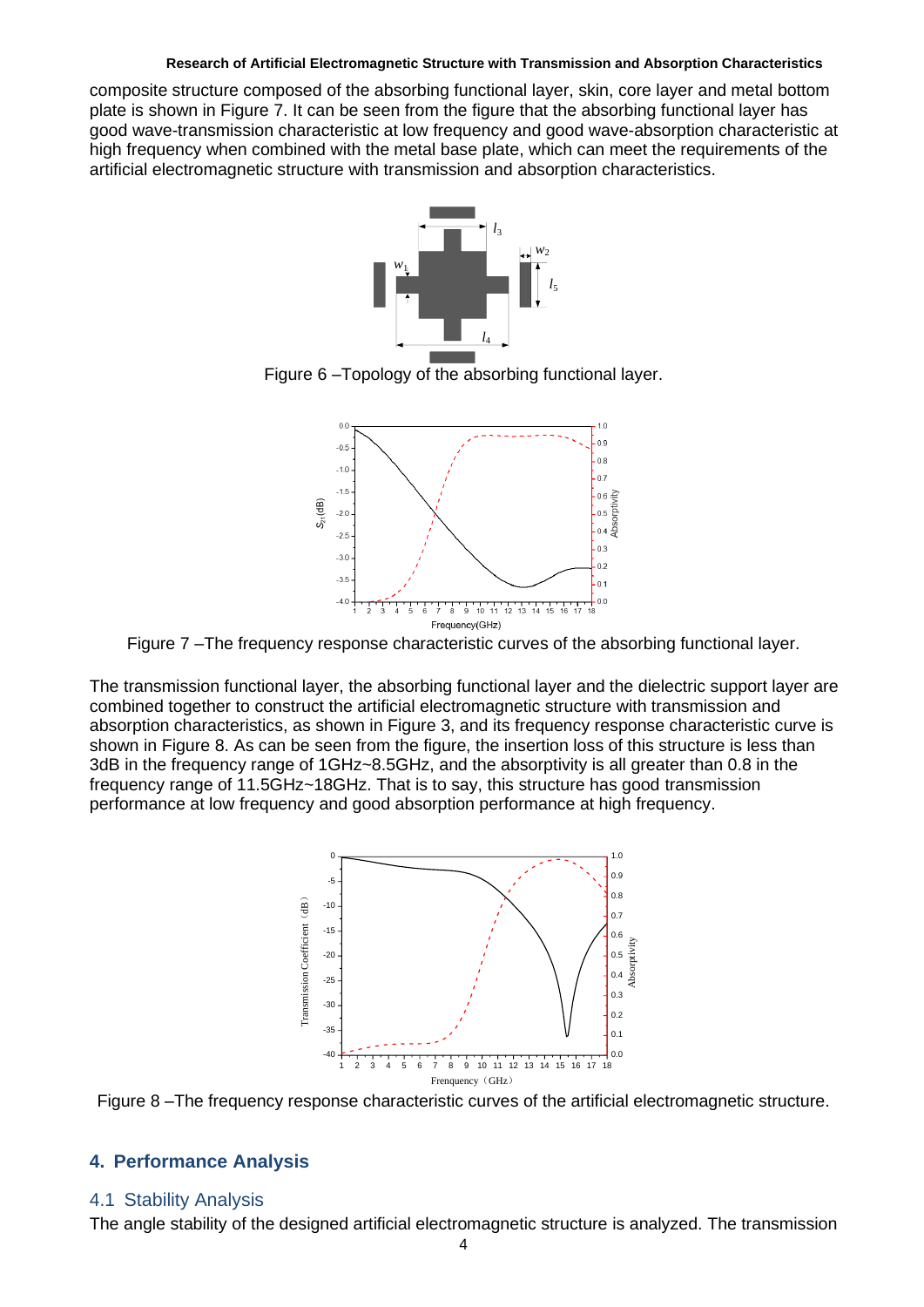characteristic curves of vertical polarization and horizontal polarization and in the incidence angle range of 0°~30° are shown in Figure 9. It can be seen from the figure that the insertion loss of the structure is less than 3dB in the vertical polarization and 1.0GHz~8.5GHz frequency band, and less than 3dB in the horizontal polarization and 1.0GHz~6GHz frequency band. Both polarizations have good angle stability. The absorption characteristic curves are shown in Figure 10. As can be seen from the figure, when the incident angle increases, the absorptivity in the absorbing frequency band decreases. The main reason is that the transmission functional layer will produce grating-lobe at high frequency with the increase of the incident angle, and its reflection characteristics are difficult to match with the absorbing functional layer.



(b) Horizontal polarization Figure 9 –The transmission characteristic curves.

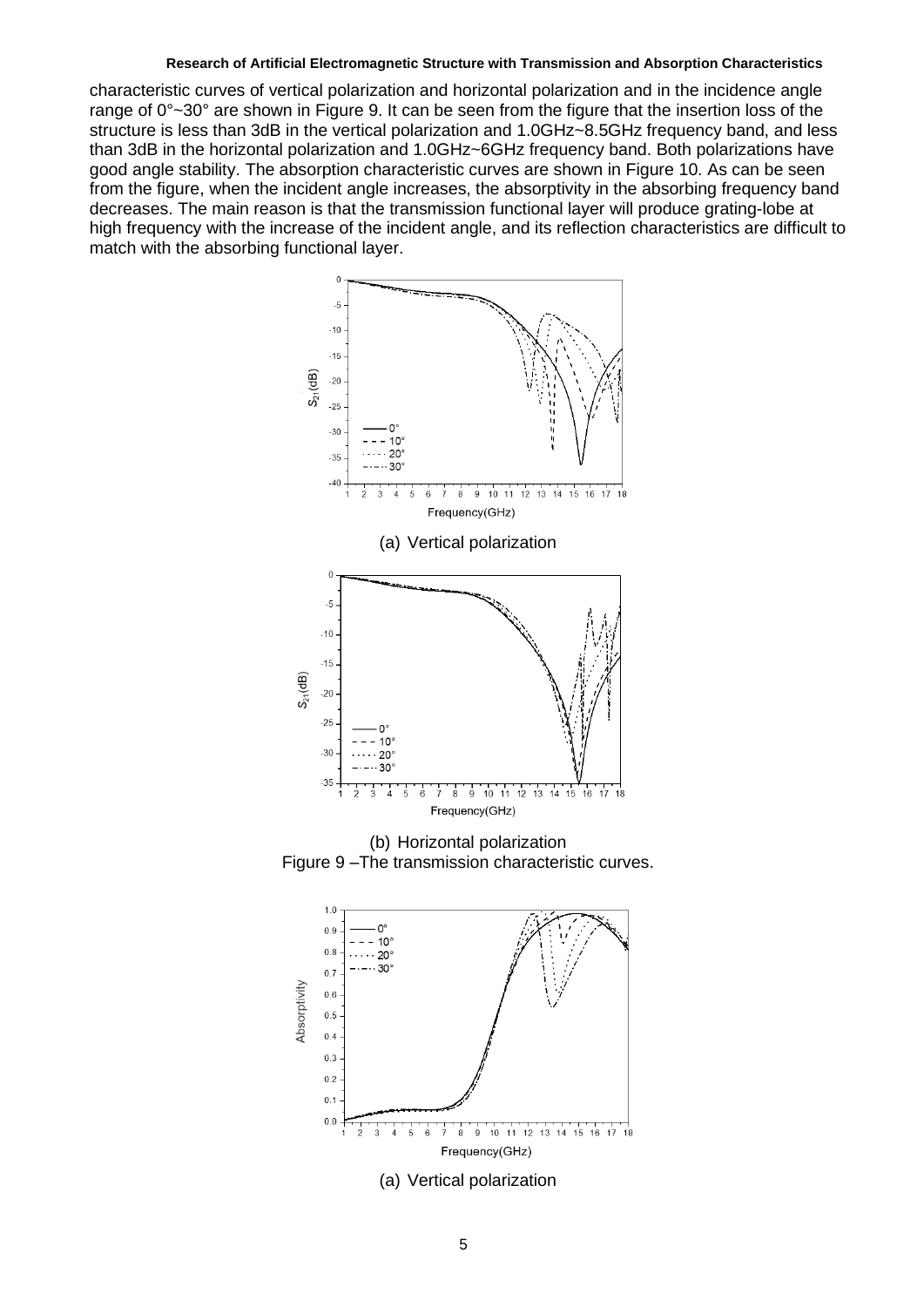

(b) Horizontal polarization Figure 10 –The absorption characteristic curves.

# 4.2 Analysis of Transmission Mechanism

The frequency point of 2.0GHz is selected in the low frequency band for transmission mechanism analysis. The surface current distribution of the transmission functional layer and the absorbing functional layer at this frequency point is shown in Figure 11. As can be seen from the figure, the surface current at this frequency point is mainly distributed in the transmission functional layer. That is to say, the resonance at the transmission frequency point is mainly caused by the transmission functional layer, and the ohmic loss caused by the absorbing functional layer is very small. Therefore, it shows good wave-transmission performance at this frequency point.





(a) Transmission functional layer (b) Absorbing functional layer Figure 11 –The surface current distribution. (2GHz)

# 4.3 Analysis of Absorption Mechanism

The frequency points of 11.5GHz and 18.0GHz are selected in the high frequency band to analyze the absorption mechanism, and the current distribution on the surface of the transmission functional layer and the absorbing functional layer under these frequency points are shown in Figure 12 and 13. It can be seen from the figure that, at the absorbing frequency point, there is a large current distribution on both the transmission functional layer and the absorbing functional layer. That is, the absorption performance of the absorbing frequency band is mainly formed by the coordination of the transmission functional layer and the absorbing functional layer. The absorption performance of the lower frequency (11.5GHz) depends on the combined action of the inner cross of the transmission functional layer and the inner square and cross of the absorbing functional layer. The absorption performance of the higher frequency (18.0GHz) depends on the combined action of the circular aperture on the square frame of the transmission functional layer and the rectangle around the absorbing functional layer. In other words, both the transmission functional layer and the absorbing functional layer are composed of composite elements. Different frequencies resonate at different positions of the composite element, and multiple resonances together constitute the whole absorbing frequency band.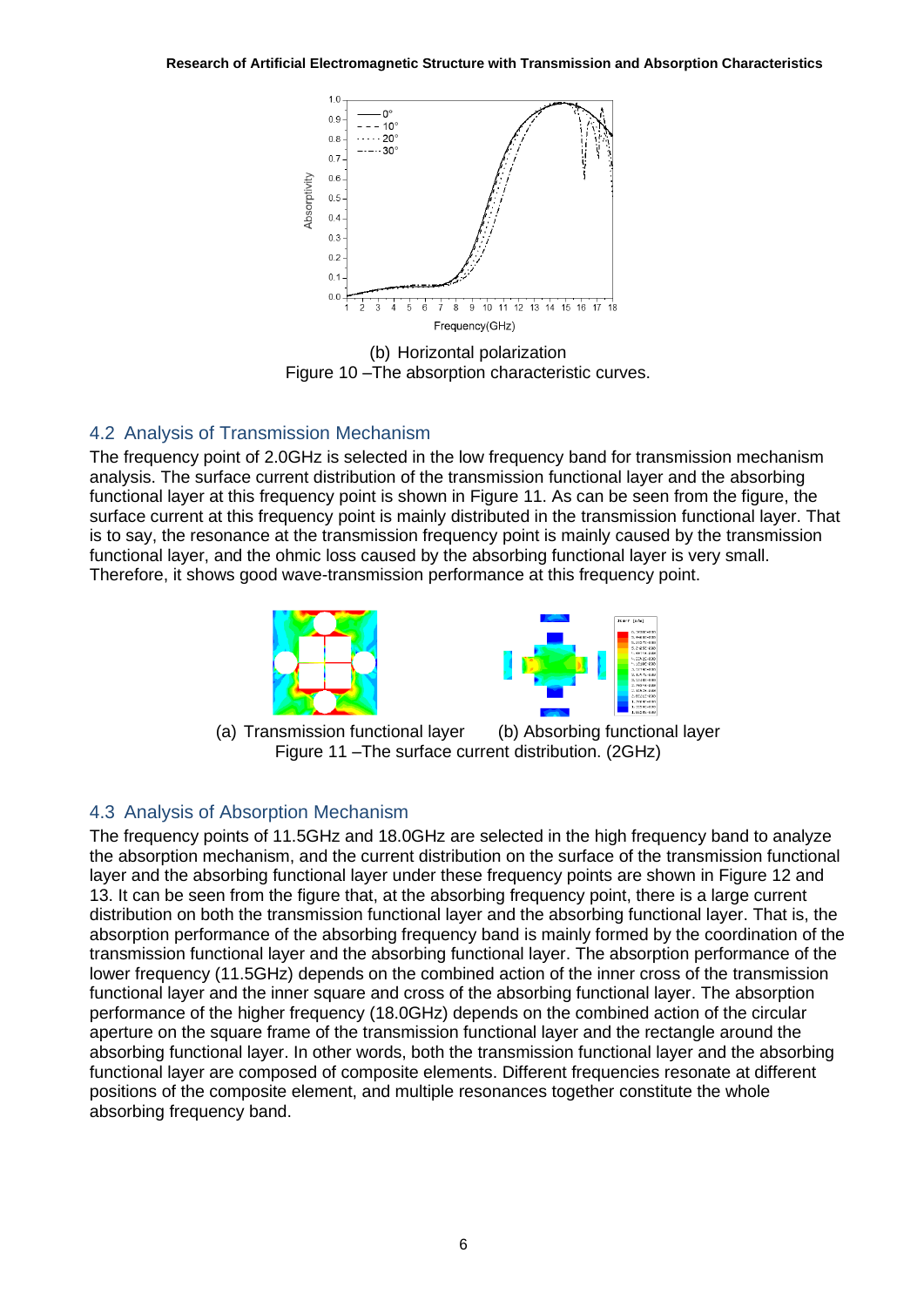

(a) Transmission functional layer (b) Absorbing functional layer Figure 12 –The surface current distribution. (11.5GHz)



(a) Transmission functional layer (b) Absorbing functional layer Figure 13 –The surface current distribution. (18.0GHz)

In order to further study the energy loss of the artificial electromagnetic structure, the dielectric loss of the skin and core layer is increased by 10 times, and the absorbing performance is compared with the original absorbing performance, as shown in Figure 14. As can be seen from the figure, when the loss of dielectric layer increases substantially, the change of absorptivity in the absorbing frequency band is no more than 0.03. That is, the dielectric loss caused by the skin and core layer of the whole structure is very small, and its energy is mainly consumed by the ohmic loss of t the absorbing functional layer.



Figure 14 –Contrast curves of absorbing performance

# **5. Conclusion**

In this paper, a 'sandwich' artificial electromagnetic structure with transmission and absorption characteristics is proposed, which makes comprehensive use of the transmission functional layer and the absorption functional layer. The proposed structure has less-than 3dB insertion loss in the range of 1GHz-8.5GHz and more-than 0.8 absorptivity in the range of 11.5GHz-18GHz, while keeping incident-angle stability. Operating principle and loss mechanisms of the proposed structure are analyzed through surface current distribution. Analyses results show that the resonance in low frequency is mainly caused by the transmission functional layer. Meanwhile that in high frequency is caused by combined action of both functional layers. Energy loss of the proposed structure largely depends on ohmic loss of the absorbing functional layer. The proposed artificial electromagnetic structure has important project application values for stealth satellites.

# **6. Copyright Statement**

The authors confirm that they, and/or their company or organization, hold copyright on all of the